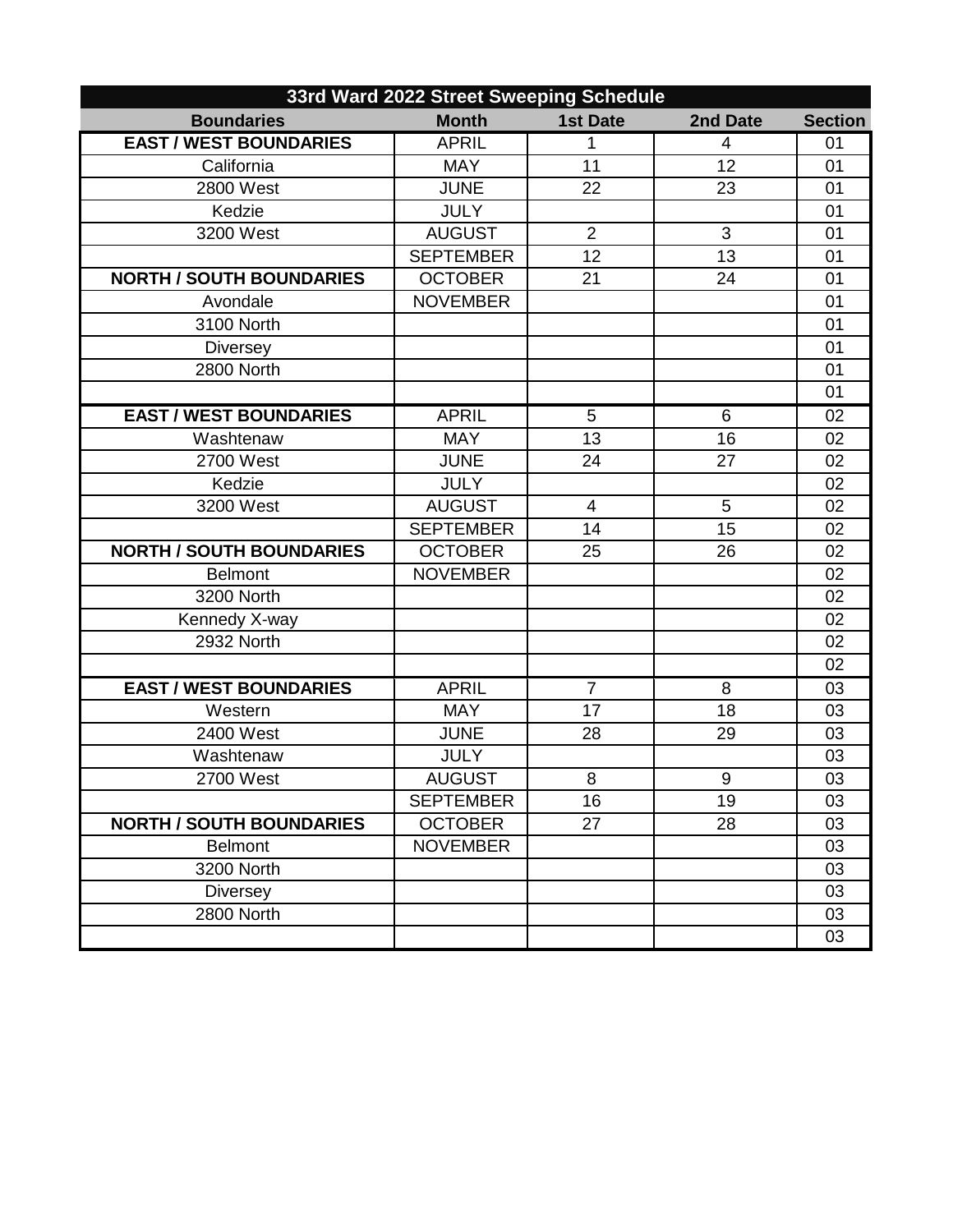| 33rd Ward 2022 Street Sweeping Schedule |                  |                 |                |                |
|-----------------------------------------|------------------|-----------------|----------------|----------------|
| <b>Boundaries</b>                       | <b>Month</b>     | <b>1st Date</b> | 2nd Date       | <b>Section</b> |
| <b>EAST / WEST BOUNDARIES</b>           | <b>APRIL</b>     | 11              | 12             | 04             |
| Washtenaw                               | <b>MAY</b>       | 19              | 20             | 04             |
| 2700 West                               | <b>JUNE</b>      | 30              |                | 04             |
| kEDZIE                                  | <b>JULY</b>      |                 | 1              | 04             |
| 3200 West                               | <b>AUGUST</b>    | 10              | 11             | 04             |
|                                         | <b>SEPTEMBER</b> | 20              | 21             | 04             |
| <b>NORTH / SOUTH BOUNDARIES</b>         | <b>OCTOBER</b>   | 31              |                | 04             |
| <b>Belmont</b>                          | <b>NOVEMBER</b>  |                 | $\mathbf{1}$   | 04             |
| 3200 North                              |                  |                 |                | 04             |
| Addison                                 |                  |                 |                | 04             |
| 3600 North                              |                  |                 |                | 04             |
|                                         |                  |                 |                | 04             |
| <b>EAST / WEST BOUNDARIES</b>           | <b>APRIL</b>     | 13              | 14             | 05             |
| California                              | <b>MAY</b>       | 23              | 24             | 05             |
| 2800 West                               | <b>JUNE</b>      |                 |                | 05             |
| Sacramento                              | <b>JULY</b>      | 5               | $6\phantom{1}$ | 05             |
| 3000 West                               | <b>AUGUST</b>    | 12              | 15             | 05             |
|                                         | <b>SEPTEMBER</b> | 22              | 23             | 05             |
| <b>NORTH / SOUTH BOUNDARIES</b>         | <b>OCTOBER</b>   |                 |                | 05             |
| <b>Irving Park</b>                      | <b>NOVEMBER</b>  | $\overline{2}$  | 3              | 05             |
| 4000 North                              |                  |                 |                | 05             |
| Addison                                 |                  |                 |                | 05             |
| 3600 North                              |                  |                 |                | 05             |
|                                         |                  |                 |                | 05             |
| <b>EAST / WEST BOUNDARIES</b>           | <b>APRIL</b>     | 15              | 18             | 06             |
| Sacramento                              | <b>MAY</b>       | 25              | 26             | 06             |
| 3000 West                               | <b>JUNE</b>      |                 |                | 06             |
| Kedzie                                  | <b>JULY</b>      | $\overline{7}$  | 8              | 06             |
| 3200 West                               | <b>AUGUST</b>    | 16              | 17             | 06             |
|                                         | <b>SEPTEMBER</b> | 26              | 27             | 06             |
| <b>NORTH / SOUTH BOUNDARIES</b>         | <b>OCTOBER</b>   |                 |                | 06             |
| <b>Irving Park</b>                      | <b>NOVEMBER</b>  | 4               | $\overline{7}$ | 06             |
| 4000 North                              |                  |                 |                | 06             |
| Addison                                 |                  |                 |                | 06             |
| 3600 North                              |                  |                 |                | 06             |
|                                         |                  |                 |                | 06             |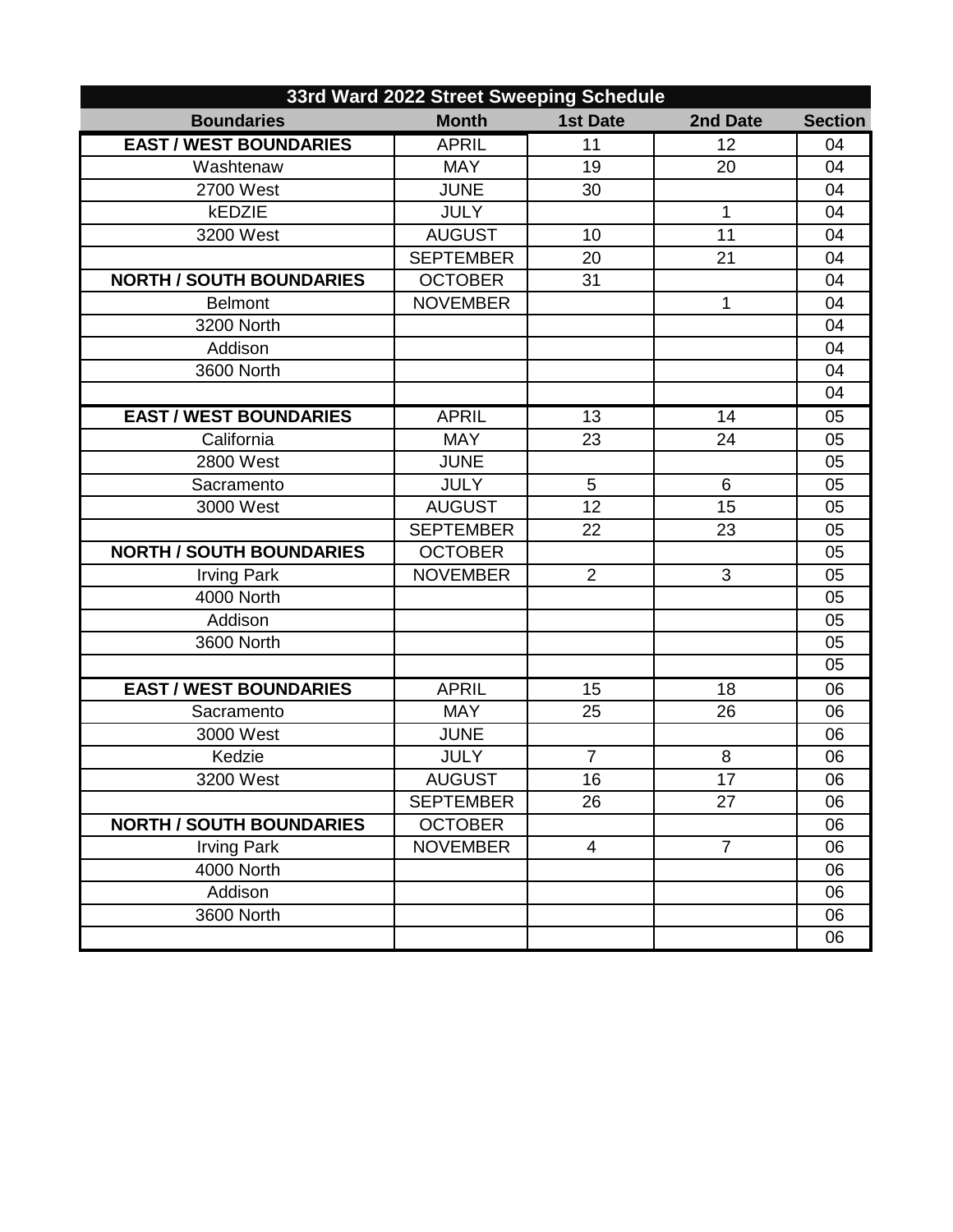| 33rd Ward 2022 Street Sweeping Schedule |                  |                 |                |                |
|-----------------------------------------|------------------|-----------------|----------------|----------------|
| <b>Boundaries</b>                       | <b>Month</b>     | <b>1st Date</b> | 2nd Date       | <b>Section</b> |
| <b>EAST / WEST BOUNDARIES</b>           | <b>APRIL</b>     | 19              | 20             | 07             |
| Kedzie                                  | <b>MAY</b>       | 27              | 31             | 07             |
| 3200 West                               | <b>JUNE</b>      |                 |                | 07             |
| Kimball                                 | <b>JULY</b>      | 11              | 12             | 07             |
| 3200 West                               | <b>AUGUST</b>    | 18              | 19             | 07             |
|                                         | <b>SEPTEMBER</b> | 28              | 29             | 07             |
| <b>NORTH / SOUTH BOUNDARIES</b>         | <b>OCTOBER</b>   |                 |                | 07             |
| <b>Berteau</b>                          | <b>NOVEMBER</b>  | 8               | 9              | 07             |
| 4200 North                              |                  |                 |                | 07             |
| Elston                                  |                  |                 |                | 07             |
| 3600-3732                               |                  |                 |                | 07             |
|                                         |                  |                 |                | 07             |
| <b>EAST / WEST BOUNDARIES</b>           | <b>APRIL</b>     | 21              | 22             | 08             |
| Sacramento                              | <b>MAY</b>       |                 |                | 08             |
| 3000 West                               | <b>JUNE</b>      | 1               | $\overline{2}$ | 08             |
| Kedzie                                  | <b>JULY</b>      | 13              | 14             | 08             |
| 3200 West                               | <b>AUGUST</b>    | 22              | 23             | 08             |
|                                         | <b>SEPTEMBER</b> | 30              |                | 08             |
| <b>NORTH / SOUTH BOUNDARIES</b>         | <b>OCTOBER</b>   |                 | 3              | 08             |
| Montrose                                | <b>NOVEMBER</b>  | 10              | 11             | 08             |
| 4400 North                              |                  |                 |                | 08             |
| <b>Irving Park</b>                      |                  |                 |                | 08             |
| 4000 North                              |                  |                 |                | 08             |
|                                         |                  |                 |                | 08             |
| <b>EAST / WEST BOUNDARIES</b>           | <b>APRIL</b>     | 25              | 26             | 09             |
| California                              | <b>MAY</b>       |                 |                | 09             |
| 2800 West                               | <b>JUNE</b>      | 3               | 6              | 09             |
| Sacramento                              | <b>JULY</b>      | 15              | 18             | 09             |
| 3000 West                               | <b>AUGUST</b>    | 24              | 25             | 09             |
|                                         | <b>SEPTEMBER</b> |                 |                | 09             |
| <b>NORTH / SOUTH BOUNDARIES</b>         | <b>OCTOBER</b>   | 4               | $\sqrt{5}$     | 09             |
| Montrose                                | <b>NOVEMBER</b>  | 14              | 15             | 09             |
| 4400 North                              |                  |                 |                | 09             |
| <b>Irving Park</b>                      |                  |                 |                | 09             |
| 4000 North                              |                  |                 |                | 09             |
|                                         |                  |                 |                | 09             |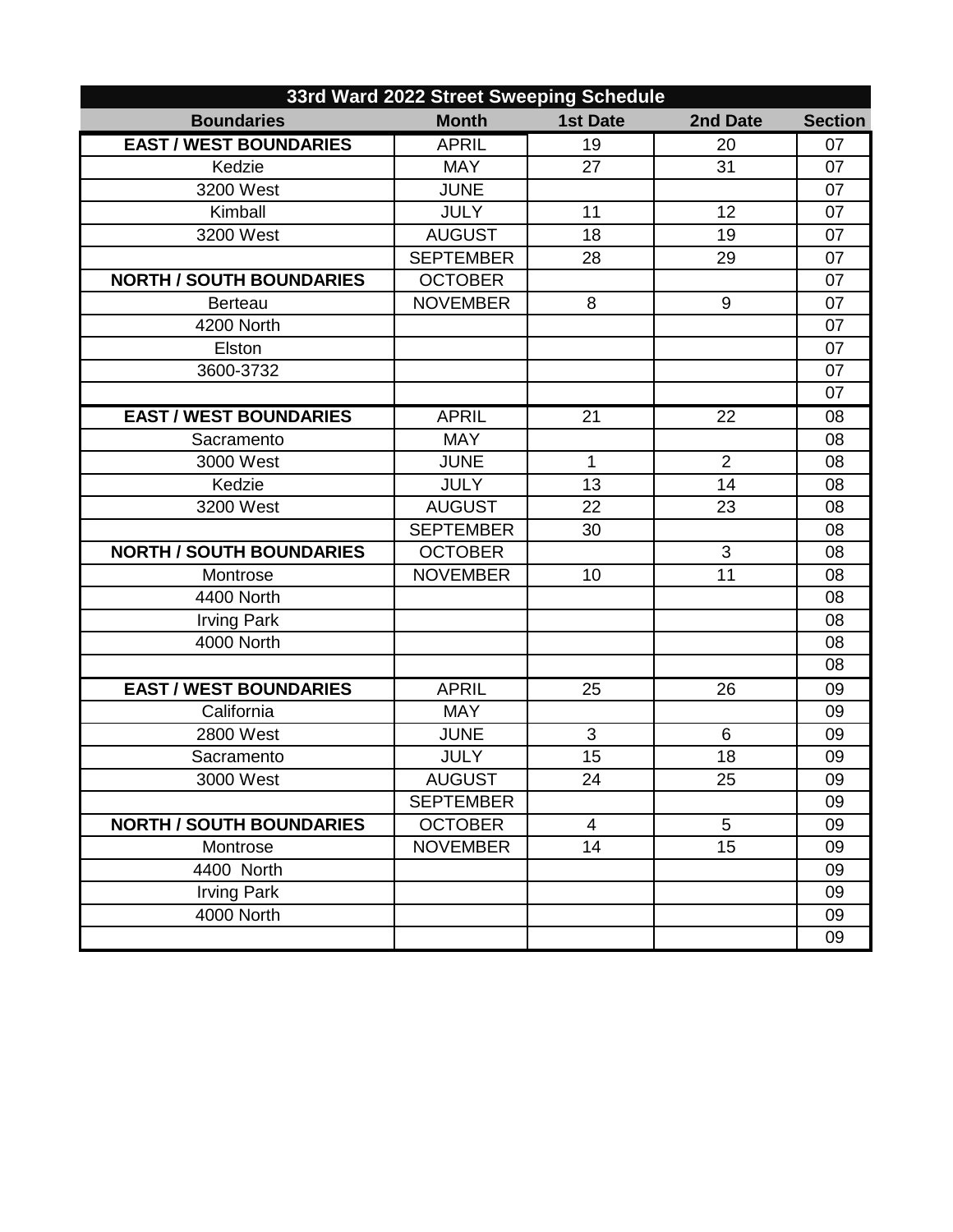| 33rd Ward 2022 Street Sweeping Schedule |                  |                 |                |                 |
|-----------------------------------------|------------------|-----------------|----------------|-----------------|
| <b>Boundaries</b>                       | <b>Month</b>     | <b>1st Date</b> | 2nd Date       | <b>Section</b>  |
| <b>EAST / WEST BOUNDARIES</b>           | <b>APRIL</b>     | 27              | 28             | 10              |
| Chicago River                           | <b>MAY</b>       |                 |                | 10              |
| 2700-2900 West                          | <b>JUNE</b>      | $\overline{7}$  | 8              | 10              |
| Sacramento                              | <b>JULY</b>      | 19              | 20             | 10              |
| 3000 Wset                               | <b>AUGUST</b>    | 26              | 29             | 10              |
|                                         | <b>SEPTEMBER</b> |                 |                | 10              |
| <b>NORTH / SOUTH BOUNDARIES</b>         | <b>OCTOBER</b>   | 6               | $\overline{7}$ | 10              |
| Lawrence                                | <b>NOVEMBER</b>  | 16              | 17             | 10              |
| 4800 North                              |                  |                 |                | 10              |
| Montrose                                |                  |                 |                | 10              |
| 4400 North                              |                  |                 |                | 10              |
|                                         |                  |                 |                | 10              |
| <b>EAST / WEST BOUNDARIES</b>           | <b>APRIL</b>     | 29              |                | 11              |
| Sacramento                              | <b>MAY</b>       |                 | $\overline{2}$ | 11              |
| 3000 West                               | <b>JUNE</b>      | 9               | 10             | 11              |
| Kedzie                                  | <b>JULY</b>      | 21              | 22             | 11              |
| 3200 West                               | <b>AUGUST</b>    | 30              | 31             | 11              |
|                                         | <b>SEPTEMBER</b> |                 |                | 11              |
| <b>NORTH / SOUTH BOUNDARIES</b>         | <b>OCTOBER</b>   | 11              | 12             | $\overline{11}$ |
| Lawrence                                | <b>NOVEMBER</b>  |                 |                | 11              |
| 4800 North                              |                  |                 |                | 11              |
| Montrose                                |                  |                 |                | 11              |
| 4400 North                              |                  |                 |                | 11              |
|                                         |                  |                 |                | 11              |
| <b>EAST / WEST BOUNDARIES</b>           | <b>APRIL</b>     |                 |                | 12              |
| Kedzie                                  | <b>MAY</b>       | 3               | 4              | 12              |
| 3200 West                               | <b>JUNE</b>      | 13              | 14             | 12              |
| Kimball                                 | <b>JULY</b>      | 25              | 26             | 12              |
| 3400 West                               | <b>AUGUST</b>    |                 |                | 12              |
|                                         | <b>SEPTEMBER</b> | $\mathbf{1}$    | $\overline{2}$ | 12              |
| <b>NORTH / SOUTH BOUNDARIES</b>         | <b>OCTOBER</b>   | 13              | 14             | 12              |
| Lawrence                                | <b>NOVEMBER</b>  |                 |                | 12              |
| 4800 North                              |                  |                 |                | 12              |
| <b>Berteau</b>                          |                  |                 |                | 12              |
| 4200 North                              |                  |                 |                | 12              |
|                                         |                  |                 |                | 12              |